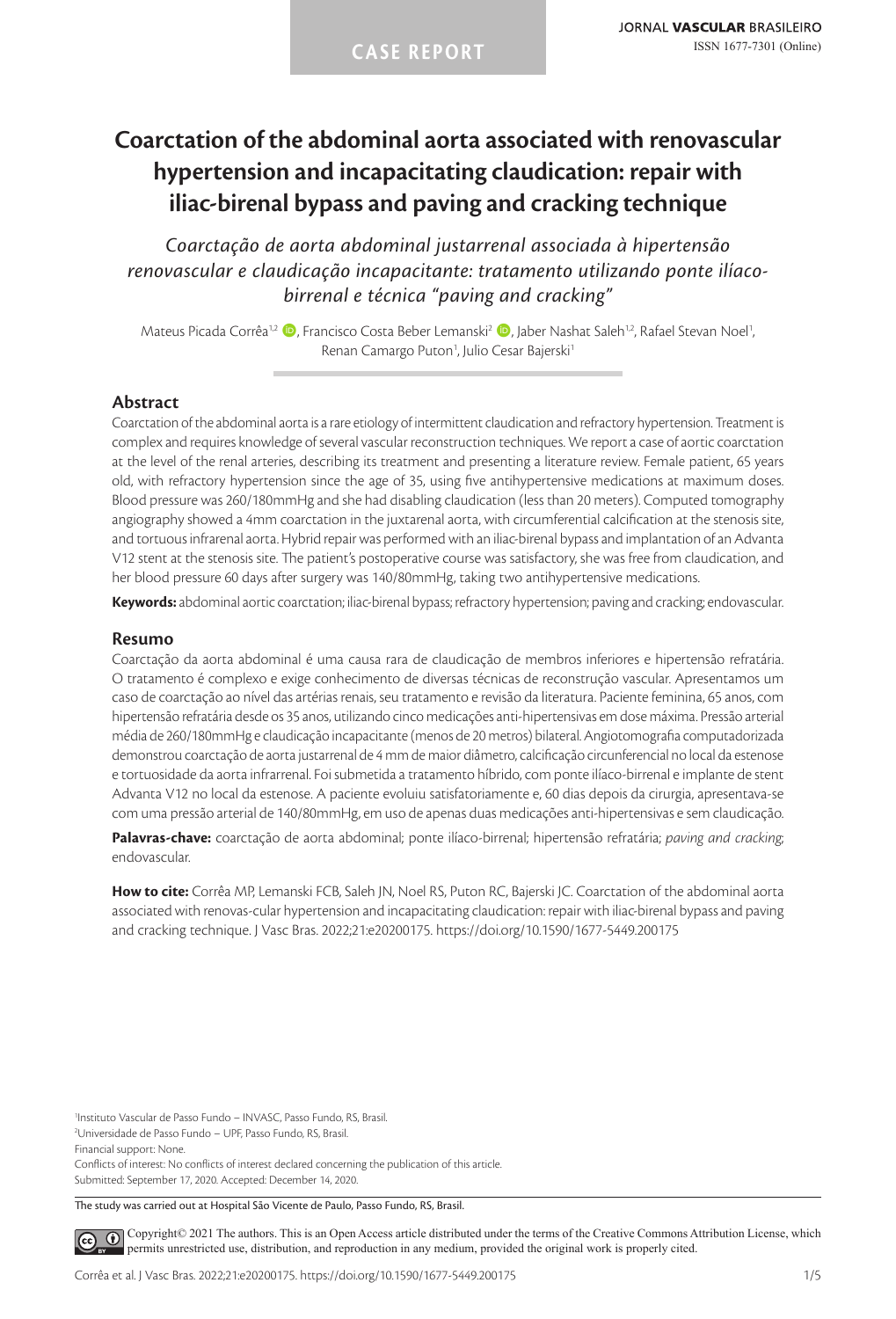# **INTRODUCTION**

Coarctation of the aorta is a rare congenital disease and when located at the level of the abdominal aorta it constitutes an even rarer variant, accounting for 0.5-2% of all coarctations.1,2 When located at the level of the abdominal aorta, it is a cause of mid aortic syndrome (MAS) and is generally associated with renovascular hypertension and lower limb claudication.

Suspicion is aroused on the basis of patient history and physical examination and diagnosis is confirmed with supplementary examinations such as computed tomography angiography (angio-CT). Several techniques for surgical intervention have been described as treatments for MAS.2 In this article, we describe treatment combining iliac-birenal bypass with stenting accomplished using the paving and cracking technique in an adult patient with coarctation of the juxtarenal abdominal aorta.

The Research Ethics Committee approved this study (decision number 5.151.144).

# **CASE DESCRIPTION**

The patient was a 65-year-old woman who sought care in January 2015 complaining of bilateral intermittent claudication with onset 2 years previously that had progressed to the point at which she was able to walk less than 10 meters. She had had systemic arterial hypertension (SAH) since the age of 35 years, refractory to clinical treatment, and was on the maximum dosages of Metoprolol, Enalapril, Hydrochlorothiazide, Amlodipine, and Losartan, with recurrent hypertensive crises. She had suffered a hemorrhagic stroke 5 years previously, with complete remission of symptoms thereafter.

On physical examination, her blood pressure (BP) was 260/180mmHg and she had complete absence of lower limb pulses bilaterally. Neurological examination detected no sequelae.

Abdominal angio-CT revealed coarctation of the aorta at the level of the renal arteries, with a smallest diameter of 4 mm (Figure 1A), circumferential calcification at the stenosis site, and a tortuous infrarenal aorta (Figure 2). In view of the high risk of surgical treatment, she initially opted for clinical treatment but, after claudication worsened, decided to undergo a procedure 3 months later.

Using a transverse supraumbilical approach, a bypass was constructed from the left external iliac artery to the left renal artery and then a second bypass was made from the first bypass to the right renal artery using 6 mm Dacron grafts with end-to-side anastomosis, resulting in a Y-shaped birenal bypass, (Figure 3). The prosthesis was assembled on the back table by a second team during the laparotomy. After the bypass had been constructed, angioplasty of the coarctation of the abdominal aorta infrarenal was performed with deployment of a 10 x 38 mm Advanta v12 stent (Getinge AB, Sweden), using a 12 mm x 2 cm Powerflex Pro balloon (Cordis, Santa Clara, EUA) with good angiographic results (Figure 1B). The procedure duration was 5 hours, with bleeding estimated at 400 mL, and transfusion was unnecessary. Venous thromboembolism (VTE) prophylaxis was initiated 24 h after the procedure.

The patient recovered satisfactorily, with no intercurrent conditions during the postoperative period (PO). She was discharged from Intensive care on the third day of PO and discharged from hospital on the seventh. At hospital discharge her BP was 160/140mmHg, she was taking three antihypertensive medications, and she had strong distal pulses.



Figure 1. 3D reconstruction of computed tomography angiography of the abdominal aorta. (A) Preoperative image showing reduction in the caliber of the aorta at the level of the renal arteries, with parietal calcifications and discrete post-stenotic dilatation; (B) Postoperative control image showing larger diameter at the level of the stenosis, with the Y-bypass to both renal arteries, from the left iliac artery.



Figure 2. Maximum intensity projection (MIP) reconstruction of the preoperative angiotomography. (A) Coronal slice at the level of the renal arteries showing the parietal calcifications at the level of the renal arteries and the length of stenosis. Axial slices showing; (B) the diameter of the aorta at the level of the renal arteries; and (C) diameter at the point of greatest stenosis.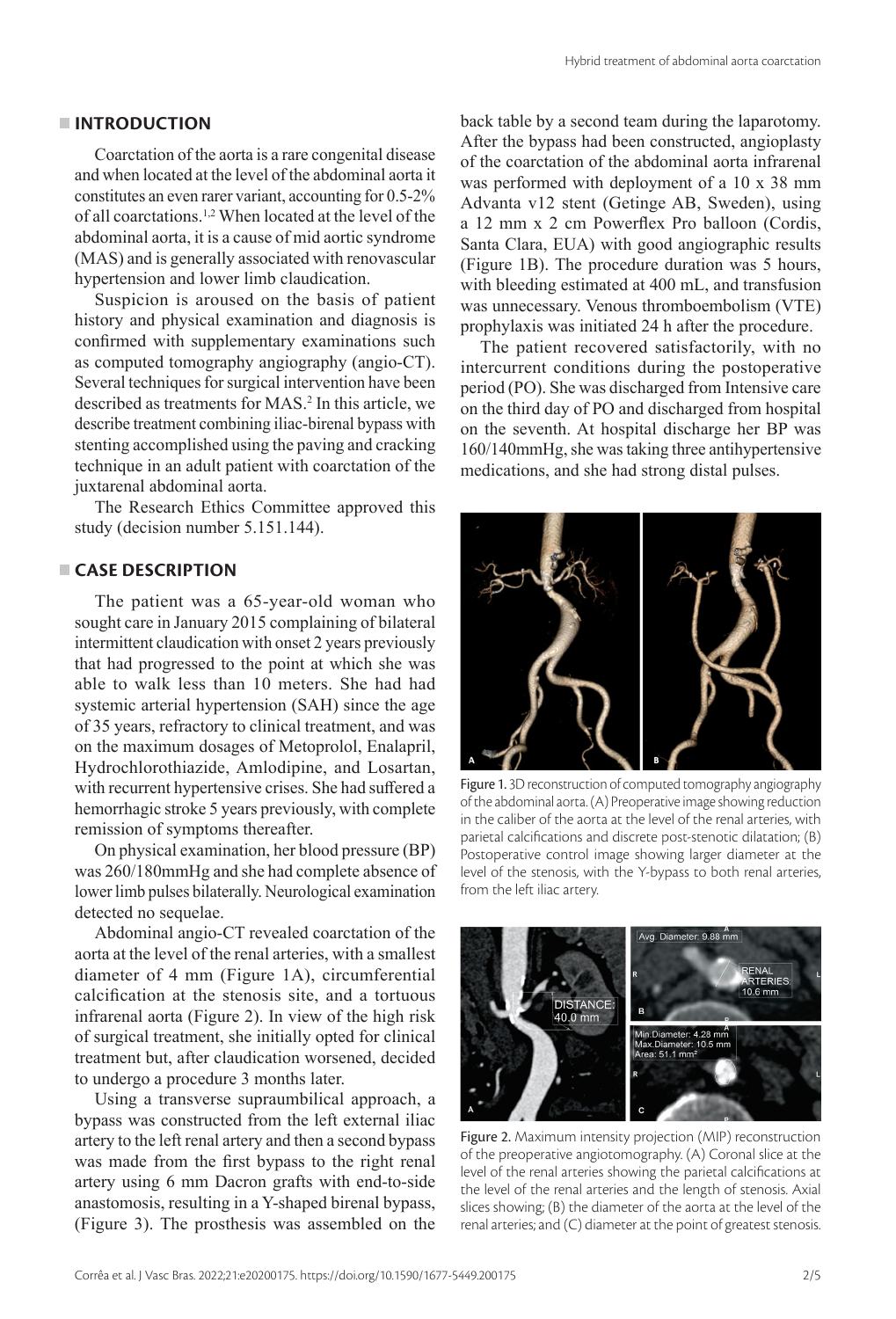The patient remained asymptomatic for 1 year and is in her fifth year of follow-up. We repeat angioplasty of the stent with a 12x40 mm balloon annually, on every occasion 30 days after the patient's pressure begins to increase once more. She has not had claudication again. Her mean BP is 140/80mmHg and she is only taking two antihypertensive medications (Amlodipine and Losartan).

# **DISCUSSION**

Coarctation of the aorta is a congenital genetic defect that results in narrowing of the aorta. Coarctation can involve any of its segments, but it is most frequently seen at the insertion of the ductus arteriosus, distal of the origin of the left subclavian artery. Coarctation of the aorta is a rare anomaly, accounting for 4 to 6% of all congenital cardiac malformations.3 It is generally diagnosed in the first years of life, once the alarm has been raised by SAH, but, depending on the degree of stenosis, it can remain undetected into adulthood.

Coarctation of the aorta at the abdominal level is a rare disease, most often seen among children and adolescents, causing segmental narrowing of the abdominal aorta, and accounting for 2% of all coarctations of the aorta.4 It is part of mid aortic syndrome, constituting one of its less common etiologies.<sup>1,2,4,5</sup> It is believed to be a result of incomplete fusion of the dorsal aortas in the fourth week of gestation. It is a congenital disease of unknown etiology, which may be idiopathic, genetic (Von Recklinghausen's disease), or acquired (Takayasu's Arteritis and rubella).<sup>1,2</sup>



Figure 3. Intraoperative images showing the iliac-prosthesis anastomosis  $(A - left$  view), anastomosis of the prosthesis with the left renal artery (B – left view), and anastomosis of the prosthesis with the right renal artery (C – right view).

Symptoms are dependent on the location of stenosis, and findings caused by SAH are the most prevalent. The course of juxtarenal coarction involves stenosis of the renal arteries, stimulating release of renin by juxtaglomerular cells of the kidney, causing secondary arterial hypertension. If stenosis is not significant, the malformation may go undetected until adulthood without remarkable symptoms. When present, clinical manifestations are related to severe arterial hypertension, such as headaches, epistaxis, heart failure, or aortic dissection. Clinical history may also include lower limb claudication due to reduced blood flow. Use of angio-CT for diagnosis and preoperative assessment is well-established, providing important information on the arterial anatomy of the region involved.<sup>6,7</sup>

Surgical treatment is indicated for control of SAH refractory to clinical treatment and to alleviate claudication.<sup>2,7</sup> The operating technique should be individualized, taking account of the anatomy of the lesion, involvement of visceral arteries and the patient's cardiovascular risk.<sup>6</sup> Several techniques can be used for reconstruction of the renal arteries and the aorta: aorto-aortic bypass, patch aortoplasty, endovascular angioplasty, or reconstruction of the renal artery and visceral arteries.2,6-8 In the patient described, the procedure chosen was an iliac-birenal bypass for reconstruction of the renal vascularization followed by placement of a stent using "paving and cracking", to repair the coarctation of the abdominal aorta (Figure 4). There are only 17 cases in the global literature mentioning coarctation of the abdominal aorta in adults over the age of 20 years, since most are diagnosed in childhood, and there are no cases in the Brazilian literature.<sup>6,9-17</sup>

Given the anatomy of this lesion, certain considerations related to planning the procedure should be mentioned. First, in situ reconstruction of the aorta with re-anastomoses of the renal arteries was ruled out in order to avoid suprarenal clamping



Figure 4. Diagram illustrating the surgical procedure: (A) preoperative and (B) postoperative.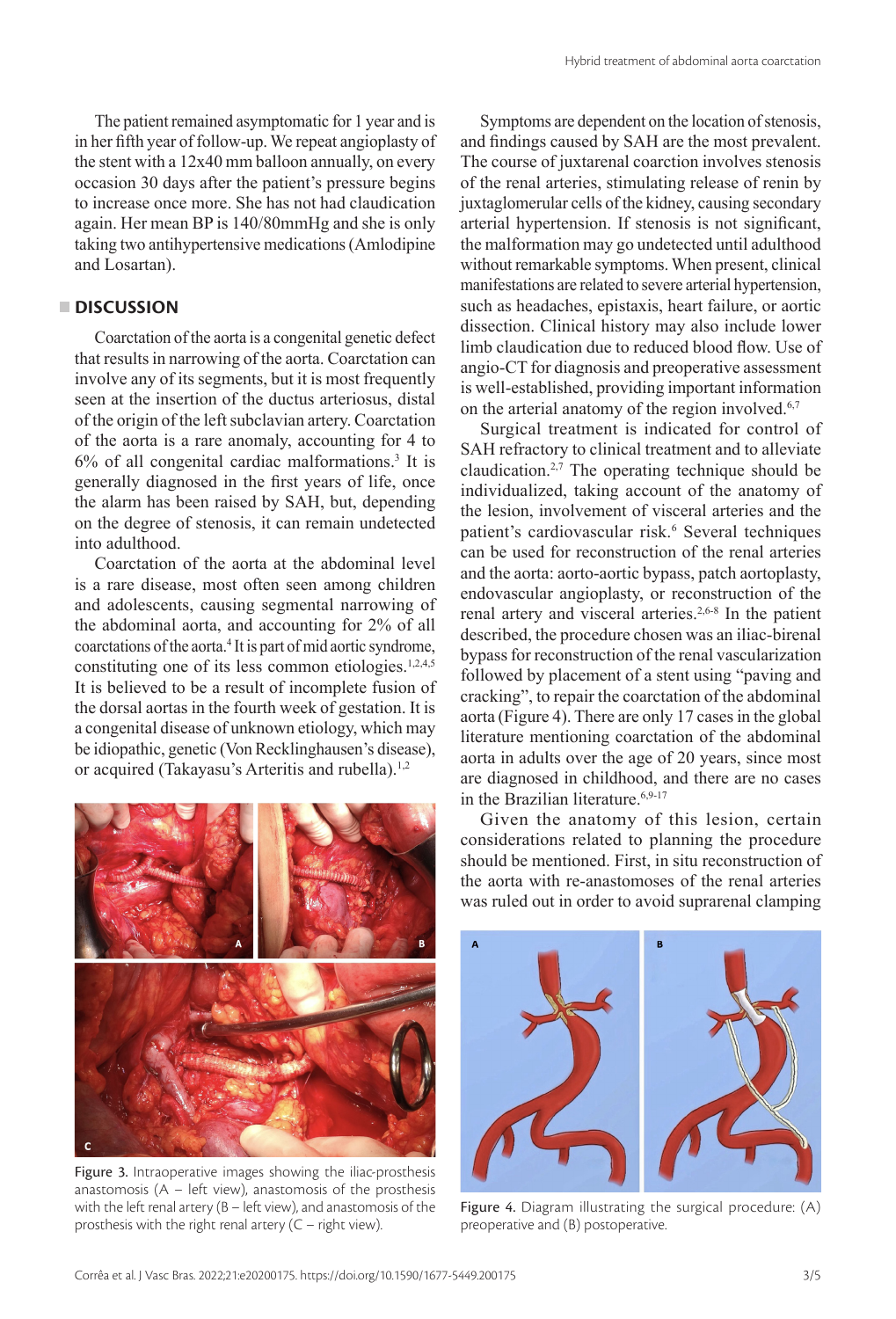and simultaneous bilateral renal ischemia, which could increase postoperative morbidity and risk acute renal failure.18,19 Constructing a bilateral iliacrenal bypass with end-to-side anastomosis avoided prolonged renal ischemia. The configuration of the bypass was extrapolated from that recommended by **CONCLUSIONS** Oderich et al. for retrograde iliac-superior mesenteric reconstruction, since it increases long-term patency by reducing the risk of turbulence.<sup>20</sup>

The choice of a transverse approach rather than a longitudinal incision was suggested by the urology team, with the aim of facilitating access to the renal hila, and the convenience of this approach was confirmed intraoperatively. The wide approach enabled access from the bifurcation of the common iliac artery to the renal arteries, which were our target.

The 10x38 v12 stent was chosen because it was the largest diameter covered stent available at the time, offering the option of increasing its diameter to 12 mm with a non-complacent balloon (Figure 5). The decision to use a covered stent reduced the operating time because there was no need to access the ostia of the renal arteries, creating a proximal "endovascular ligature". Additionally, covered stents are indicated for the "paving and cracking" technique.<sup>21</sup>

This technique was developed to facilitate placement of aortic endoprostheses via severely calcified iliac arteries. After access to the common femoral arteries and angioplasty of the iliac artery, an endoprosthesis or covered stent with diameter compatible with the artery is deployed, with the aim of realigning the arterial lumen (paving). Next, the artery is over-dilated with a 10 mm diameter balloon along the entire stent, fragmenting the plaque (cracking). The stent material prevents distal embolization or bleeding. Since the iliac artery has been lined and dilated, the aortic endoprosthesis can



Figure 5. Maximum intensity projection (MIP) reconstruction of the postoperative control angiotomography showing the same slices as in Figure 2; (A) coronal slice at the level of the renal arteries showing the appearance after stenting, and axial slices showing (B) the diameter of the aorta at the level of the renal arteries and (C) the diameter of the aorta at the point of greatest stenosis. SMA = superior mesenteric artery.

then be easily inserted and deployed in the standard manner.<sup>21</sup> In this case, we performed over-dilation with the 12 mm balloon, and the covered stent prevented bleeding, if there had been any rupture of the artery wall.

Coarctation of the abdominal aorta is a rare etiology of symmetrical lower limb claudication or refractory hypertension; however, when these symptoms are seen together, this diagnosis should always be considered. Treatment is complex, demanding knowledge of several different vascular reconstruction techniques for success, and the objective is to reverse SAH and claudication.

### **REFERENCES**

- 1. Connolly JE, Wilson SE, Lawrence PL, Fujitani RM. Middle aortic syndrome: distal thoracic and abdominal coarctation, a disorder with multiple etiologies. J Am Coll Surg. 2002;194(6):774-81. [http://](https://doi.org/10.1016/S1072-7515(02)01144-4) [dx.doi.org/10.1016/S1072-7515\(02\)01144-4](https://doi.org/10.1016/S1072-7515(02)01144-4). [PMid:12081068.](https://www.ncbi.nlm.nih.gov/entrez/query.fcgi?cmd=Retrieve&db=PubMed&list_uids=12081068&dopt=Abstract)
- 2. Rumman RK, Nickel C, Matsuda-Abedini M, et al. Disease beyond the arch: a systematic review of middle aortic syndrome in childhood. Am J Hypertens. 2015;28(7):833-46. [http://dx.doi.](https://doi.org/10.1093/ajh/hpu296) [org/10.1093/ajh/hpu296.](https://doi.org/10.1093/ajh/hpu296) [PMid:25631383.](https://www.ncbi.nlm.nih.gov/entrez/query.fcgi?cmd=Retrieve&db=PubMed&list_uids=25631383&dopt=Abstract)
- 3. Reller MD, Strickland MJ, Riehle-Colarusso T, Mahle WT, Correa A. Prevalence of congenital heart defects in metropolitan Atlanta, 1998-2005. J Pediatr. 2008;153(6):807-13. [http://dx.doi.org/10.1016/j.](https://doi.org/10.1016/j.jpeds.2008.05.059) [jpeds.2008.05.059.](https://doi.org/10.1016/j.jpeds.2008.05.059) [PMid:18657826.](https://www.ncbi.nlm.nih.gov/entrez/query.fcgi?cmd=Retrieve&db=PubMed&list_uids=18657826&dopt=Abstract)
- 4. Cohen JR, Birnbaum E. Coarctation of the abdominal aorta. J Vasc Surg. 1988;8(2):160-4. [http://dx.doi.org/10.1016/0741-](https://doi.org/10.1016/0741-5214(88)90404-1) [5214\(88\)90404-1.](https://doi.org/10.1016/0741-5214(88)90404-1) [PMid:3398174.](https://www.ncbi.nlm.nih.gov/entrez/query.fcgi?cmd=Retrieve&db=PubMed&list_uids=3398174&dopt=Abstract)
- 5. Sen PK, Kinare SG, Engineer SD, Parulkar GB. The middle aortic syndrome. Br Heart J. 1963;25(5):610-8. [http://dx.doi.org/10.1136/](https://doi.org/10.1136/hrt.25.5.610) [hrt.25.5.610.](https://doi.org/10.1136/hrt.25.5.610) [PMid:14063008.](https://www.ncbi.nlm.nih.gov/entrez/query.fcgi?cmd=Retrieve&db=PubMed&list_uids=14063008&dopt=Abstract)
- 6. Stanley JC, Criado E, Eliason JL, Upchurch GR Jr, Berguer R, Rectenwald JE. Abdominal aortic coarctation: surgical treatment of 53 patients with a thoracoabdominal bypass, patch aortoplasty, or interposition aortoaortic graft. J Vasc Surg. 2008;48(5):1073-82. [http://dx.doi.org/10.1016/j.jvs.2008.05.078.](https://doi.org/10.1016/j.jvs.2008.05.078) [PMid:18692352.](https://www.ncbi.nlm.nih.gov/entrez/query.fcgi?cmd=Retrieve&db=PubMed&list_uids=18692352&dopt=Abstract)
- 7. Delis KT, Gloviczki P. Middle aortic syndrome: from presentation to contemporary open surgical and endovascular treatment. Perspect Vasc Surg Endovasc Ther. 2005;17(3):187-203. [http://](https://doi.org/10.1177/153100350501700302) [dx.doi.org/10.1177/153100350501700302](https://doi.org/10.1177/153100350501700302)[. PMid:16273154.](https://www.ncbi.nlm.nih.gov/entrez/query.fcgi?cmd=Retrieve&db=PubMed&list_uids=16273154&dopt=Abstract)
- 8. Sandmann W, Dueppers P, Pourhassan S, Voiculescu A, Klee D, Balzer KM. Early and long-term results after reconstructive surgery in 42 children and two young adults with renovascular hypertension due to fibromuscular dysplasia and middle aortic syndrome. Eur J Vasc Endovasc Surg. 2014;47(5):509-16. [http://](https://doi.org/10.1016/j.ejvs.2013.12.012) [dx.doi.org/10.1016/j.ejvs.2013.12.012](https://doi.org/10.1016/j.ejvs.2013.12.012). [PMid:24583096.](https://www.ncbi.nlm.nih.gov/entrez/query.fcgi?cmd=Retrieve&db=PubMed&list_uids=24583096&dopt=Abstract)
- 9. Ghazi P, Haji-Zeinali AM, Ghasemi M, Pour MZ. Transcatheter stent implantation for the treatment of abdominal aortic coarctation and right renal artery stenosis in takayasu's arteritis: a case with a 4-year follow up. Hellenic J Cardiol. 2011;52(2):182-5. [PMid:21478132.](https://www.ncbi.nlm.nih.gov/entrez/query.fcgi?cmd=Retrieve&db=PubMed&list_uids=21478132&dopt=Abstract)
- 10. Savlania A, Parameshwarappa SK, Viswanathan S, Raman KT, Madathipat U. Extra-anatomic neo-aorta for adult abdominal aortic coarctation. ANZ J Surg. 2014;84(12):988-90. [http://dx.doi.](https://doi.org/10.1111/ans.12358) [org/10.1111/ans.12358](https://doi.org/10.1111/ans.12358). [PMid:24172236.](https://www.ncbi.nlm.nih.gov/entrez/query.fcgi?cmd=Retrieve&db=PubMed&list_uids=24172236&dopt=Abstract)